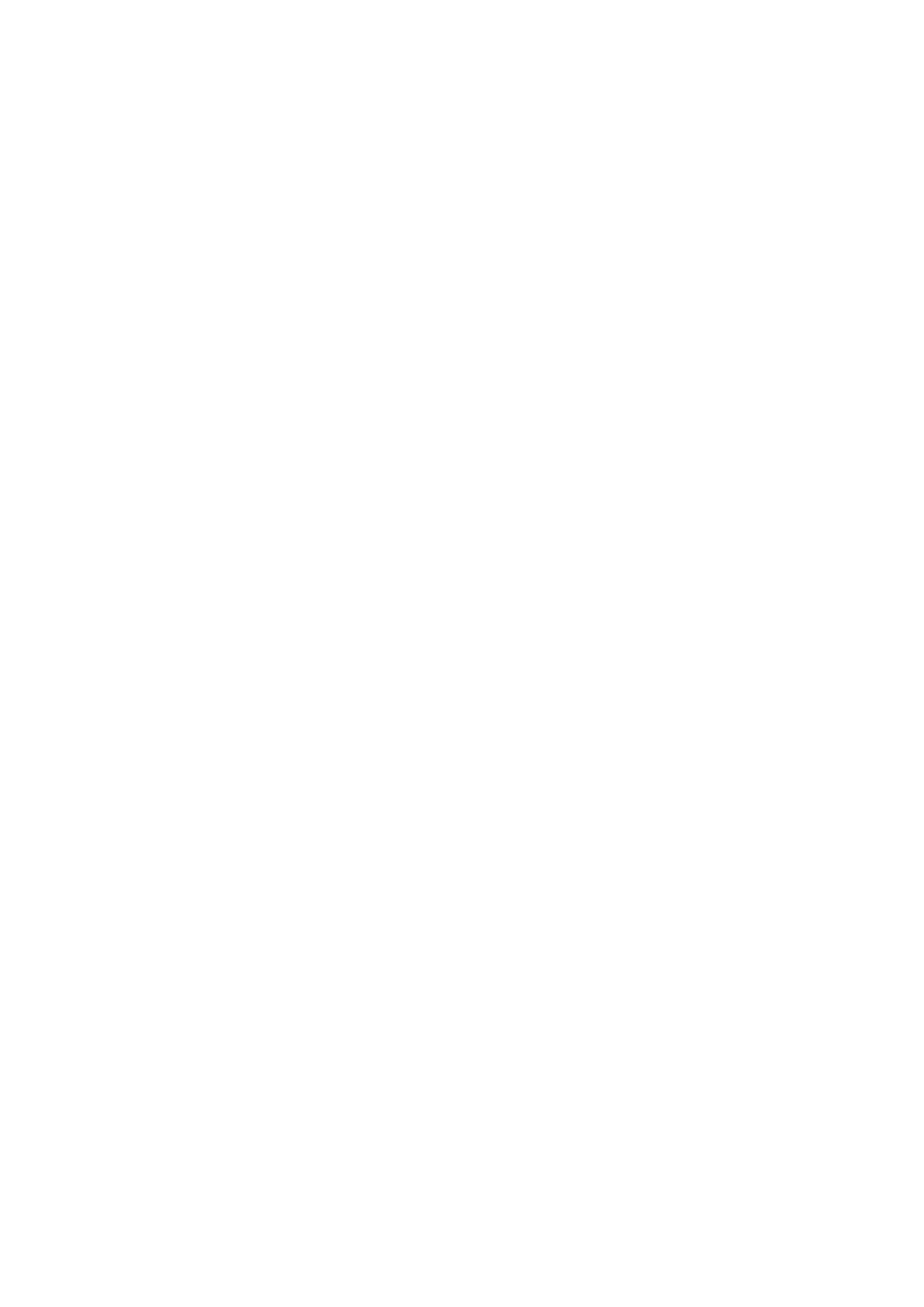#### **8. Will the higher standards increase the cost of construction?**

Modelling from the cost-benefit analysis by [ACIL Allen](https://www.planningportal.nsw.gov.au/sites/default/files/documents/2021/BASIX%20NCC%20alignment%20final%20report_font%20changed%28322831.1%29.pdf) found that an average house in Western Sydney will cost an additional \$7,152 to build, and an average high-rise apartment unit an additional \$831 to \$953 to satisfy the higher standards. However, these costs over the lifetime of a mortgage are offset by the lower ongoing energy bills, which will also increase the household's disposable income. Examples of projected energy bill savings are outlined in the response to Question 9 below.

#### **9. What are the benefits of the higher standards?**

#### **Cheaper energy bills**

Occupants of homes meeting the proposed higher standards will use less energy. Estimated energy bill savings, based on forecast 2022 energy prices, will vary with locations and building types:

- —Occupants of new high-rise apartment blocks in suburban Sydney could save between \$91 and \$196 on yearly energy bills.
- —Occupants of houses in Western Sydney can save \$840 to \$850 on yearly energy bills in 2022. Those living in large houses in Western Sydney could save \$365 on yearly energy bills.
- —Energy bill savings for people living in regional areas varies with locations. Those in Wagga Wagga will save \$330 and those in Dubbo could save \$981 on yearly bills.

The energy bill savings will also reduce financial stress on households.

#### **An average home meeting the higher BASIX standards will:**



#### **More comfortable homes**

Homes meeting the proposed higher thermal performance standards will be naturally cooler in summer and warmer in winter. Occupants won't need to turn on the heater or air conditioner as often.

#### **Lower carbon emissions**

The proposed higher standards will reduce emissions by another 150,000 tonnes a year, which is equivalent to planting 485,000 trees.

#### **Living in homes meeting higher BASIX standards will:**



#### **10. Does the proposed higher BASIX standard allow all-electric homes?**

Yes. Homes with electric heat pump hot water systems, efficient reverse cycle air conditioners and induction cooktops can achieve the higher BASIX standard. These homes are net zero carbon-ready as renewable energy systems such as solar panels can offset their greenhouse gas emissions.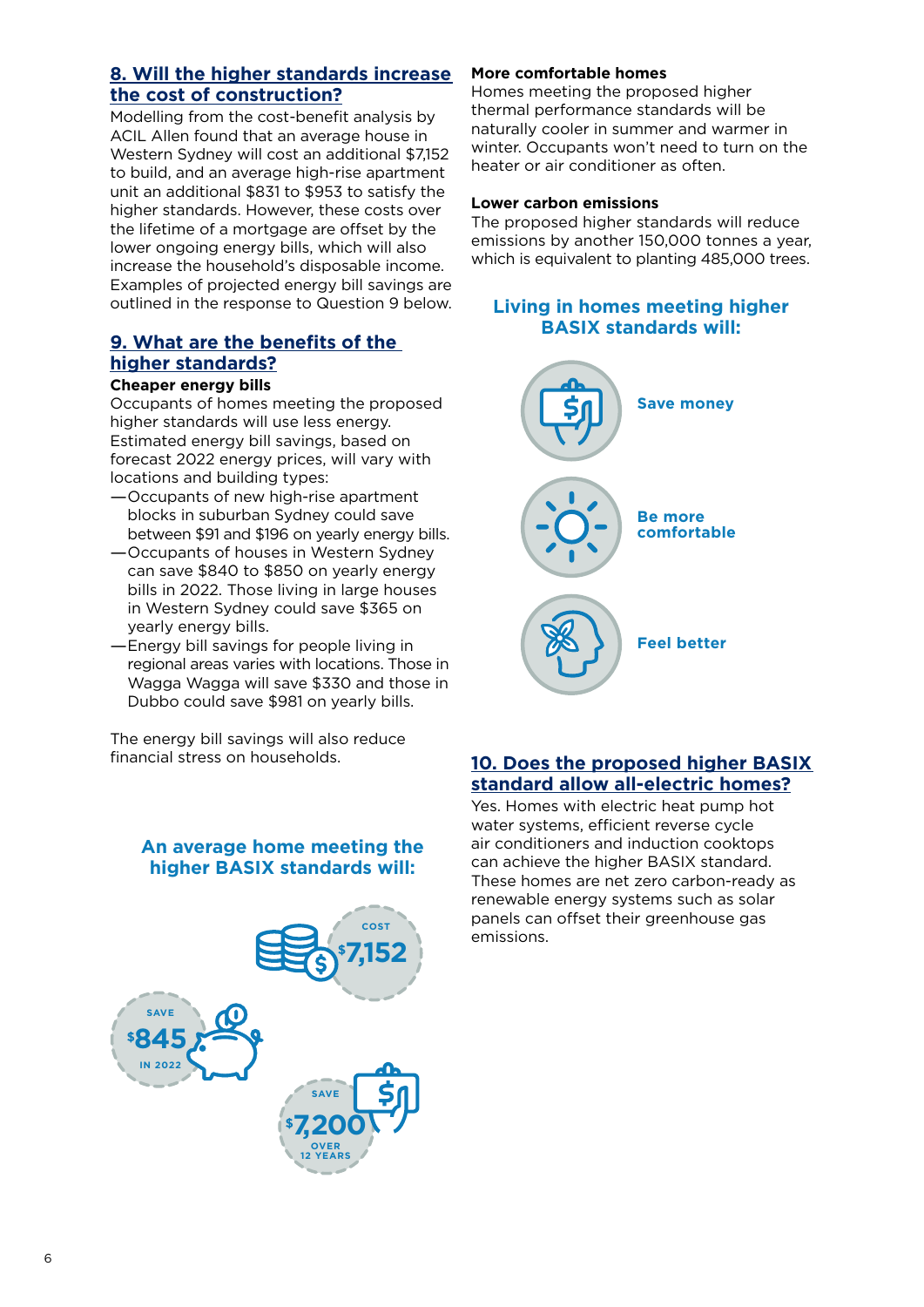## **Cost-benefit analysis – overview**

**[ACIL Allen](https://www.planningportal.nsw.gov.au/sites/default/files/documents/2021/BASIX%20NCC%20alignment%20final%20report_font%20changed%28322831.1%29.pdf) prepared a report that investigates the costs and benefits of increasing BASIX standards. Frequently asked questions about the report are answered below.**

#### **1. What is the purpose of the cost-benefit analysis?**

The purpose of the BASIX cost-benefit analysis is to evaluate the advantages and disadvantages of setting higher thermal performance requirements and energy standards for buildings. These proposed BASIX standards align with the proposed increases in energy-efficiency requirements in the National Construction Code, which are planned for 2022.

In its analysis, [ACIL Allen](https://www.planningportal.nsw.gov.au/sites/default/files/documents/2021/BASIX%20NCC%20alignment%20final%20report_font%20changed%28322831.1%29.pdf) follows a similar methodology to the [Consultation Regulation](https://consultation.abcb.gov.au/engagement/consultation-ris-proposed-ncc-2022-residential/)  [Impact Statement](https://consultation.abcb.gov.au/engagement/consultation-ris-proposed-ncc-2022-residential/) for the proposed increases in National Construction Code 2022 requirements, released on 20 September 2021.

#### **2. What options did the analysis consider?**

BASIX cost-benefit analysis models the extra upfront costs and benefits from the higher thermal performance and energy standards based on the 2 options (Options A and B). Table 1 summarises the specifications for the 2 options.

The BASIX water standards stay the same and are not considered in the cost-benefit analysis.

#### **3. What does the analysis show?**

The cost-benefit analysis estimated the costs and benefits associated with the higher BASIX standards at the statewide and individual household levels.

The cost-benefit analysis found that both Options A and B produced a benefit-to-cost ratio (BCR) of less than one at the statewide level. A BCR of less than one means that the option is not cost beneficial and results in a net cost.

Option A has a BCR of 0.36 after benefits from energy savings, carbon emission offsets and quantifiable health benefits are included. In other words, Option A is estimated to bring \$0.36 of benefits to NSW from each dollar spent.

The BCR of Option B is lower at 0.16, or a benefit of \$0.16 from each dollar spent.

| <b>OPTIONS</b>                                           | <b>SPECIFICATIONS</b>                                                                                                                                                                                                                                                                                                                                |
|----------------------------------------------------------|------------------------------------------------------------------------------------------------------------------------------------------------------------------------------------------------------------------------------------------------------------------------------------------------------------------------------------------------------|
| <b>Option A:</b><br>A higher<br>increase in<br>standards | Thermal performance:<br>- Equivalent to 7 stars, as defined by the Nationwide House Energy Rating<br>Scheme (NatHERS)                                                                                                                                                                                                                                |
|                                                          | Energy standards:<br>- 30% lower energy use budget than Option B<br>- Two scenarios with gas and electric hot water systems were considered                                                                                                                                                                                                          |
| <b>Option B:</b><br>A lower increase<br>in standards     | Thermal performance:<br>- Equivalent to 7 NatHERS stars                                                                                                                                                                                                                                                                                              |
|                                                          | Energy:<br>Consider the outcomes equivalent to the central case specifications in the<br>Consultation Regulation Impact Statement for the National Construction Code:<br>- Heating and cooling equipment: equivalent to 3-star rated air conditioners<br>- Hot water system: 5-star gas instantaneous system<br>- Lighting: 4 Watts per square metre |

#### **Table 1. Options A and B in the BASIX cost-benefit analysis**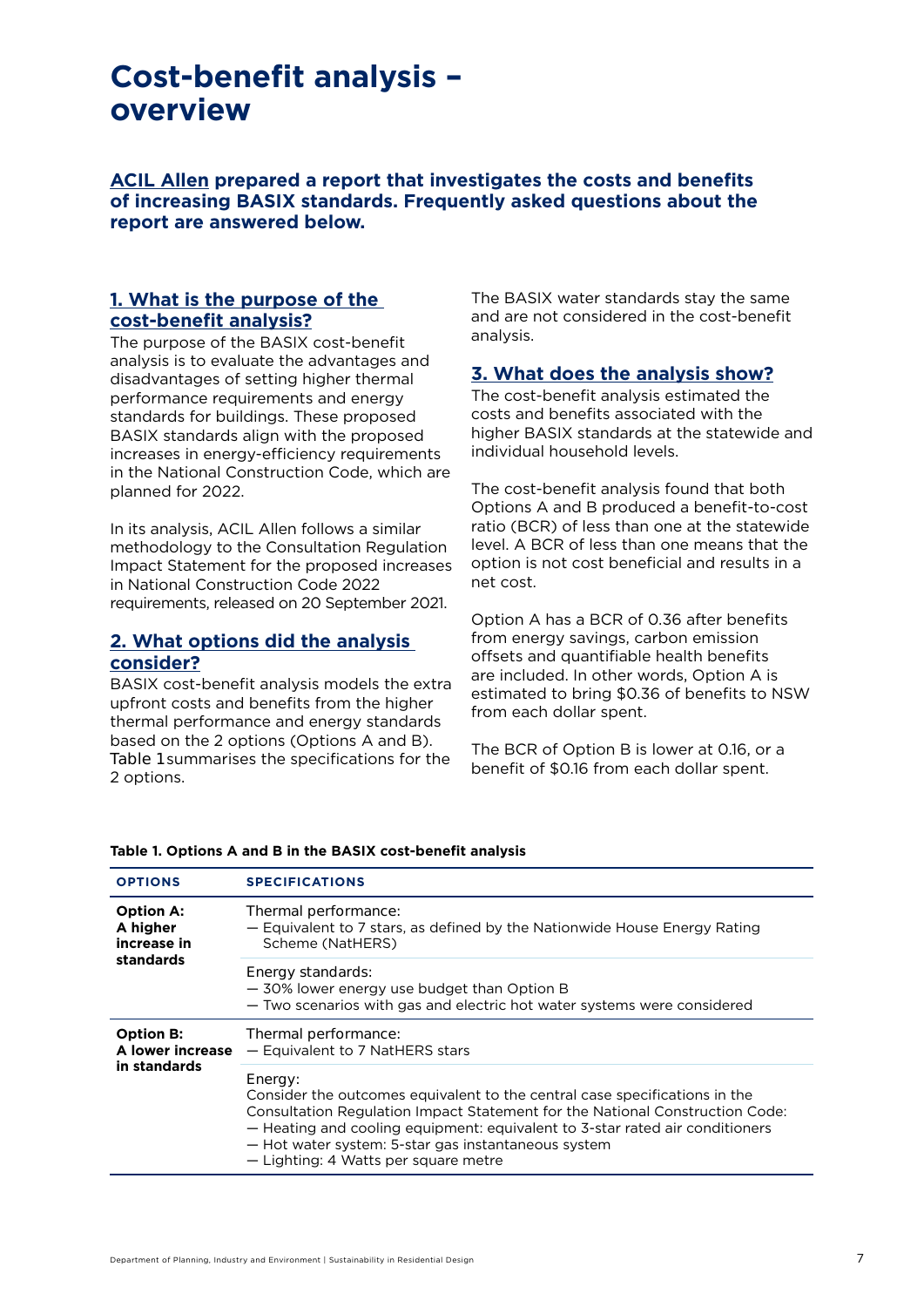In contrast, the BCRs of the options at an individual household level are much higher, especially under Option A. The BCRs for dwellings considered in the cost-benefit analysis are higher than one, except for the house modelled in Ballina (North Coast climate zone) (DH9\*) and the low-rise apartment building (LR\*) across NSW.

BCRs between the statewide and individual household levels are significantly different because:

- —wholesale energy prices are used to estimate the benefits of reduced energy consumption at the statewide level, while retail prices are used to measure BCR at the household level
- —other energy users may need to pay more in energy bills to compensate for the bill savings from households in new homes that meet the higher standards, as energy retailers need to recover the fixed network costs and other overhead costs
- —the cost-benefit analysis does not quantify some of the benefits to health and wellbeing of occupants, and indirect effects on the energy system and public spending.

Based on results at the individual household level, higher BASIX standards could apply to locations and building types with BCRs higher than one under Option A – that is, new homes across NSW, except houses in the North Coast climate zone and apartment buildings of 5 storeys and lower.

#### **4. Are there any differences between the National Construction Code impact statement and the BASIX cost-benefit analysis?**

Yes. The BASIX cost-benefit analysis examines the effects of the proposed increases in more detail. This includes;

- —expanding the dwelling sample to cover more locations in NSW.
- —investigating the extra costs and benefits relative to the current BASIX requirements in NSW.

#### **Apartment buildings**

The BASIX cost-benefit analysis considers the energy standards for apartment buildings. This includes the energy efficiency of units as well as shared services. For example, central hot water systems and solar panels.

The impact statement for the National Construction Code considered apartment units only.

the base-case buildings. *\*These are codes used in the CBA report*

Proposed changes to the National Construction Code 2022 only cover the energy efficiency requirements of units.

Calculations in the BASIX cost-benefit analysis are consistent with the impact statement for the National Construction Code.

The BASIX calculation method was used to calculate energy savings between the options and the business-as-usual scenarios. The calculations will be different from those reported in the impact statement for the National Construction Code.

Appendix B of the BASIX cost-benefit analysis explains how it differs from the impact statement for the National Construction Code.

#### **5. Does the BASIX cost-benefit analysis use the same base case as the National Construction Code impact statement?**

#### **For thermal performance, yes.**

For thermal performance, the BASIX costbenefit analysis has the same base case as the National Construction Code impact statement. The base case is set at 6 NatHERS stars for all jurisdictions. Both the BASIX cost-benefit analysis and National Construction Code impact statement recognise that there is a level of overcompliance, and many dwellings are built at ratings higher than 6 stars.

#### **For energy usage, no.**

The base cases used in the BASIX costbenefit analysis were higher than the baseline for the National Construction Code impact statement because:

- —the 2019 National Construction Code provisions do not have the same performance-based requirements for energy usage that covers the entire house as BASIX does
- —base cases in BASIX cost-benefit analysis were determined by how BASIX-affected buildings satisfy the current BASIX standard for energy.

#### **6. What greenhouse gas emission factor did the analysis use for grid electricity?**

[ACIL Allen](https://www.planningportal.nsw.gov.au/sites/default/files/documents/2021/BASIX%20NCC%20alignment%20final%20report_font%20changed%28322831.1%29.pdf) used the 2021 emissions factor from grid electricity in NSW to calculate the greenhouse gas emissions from operation of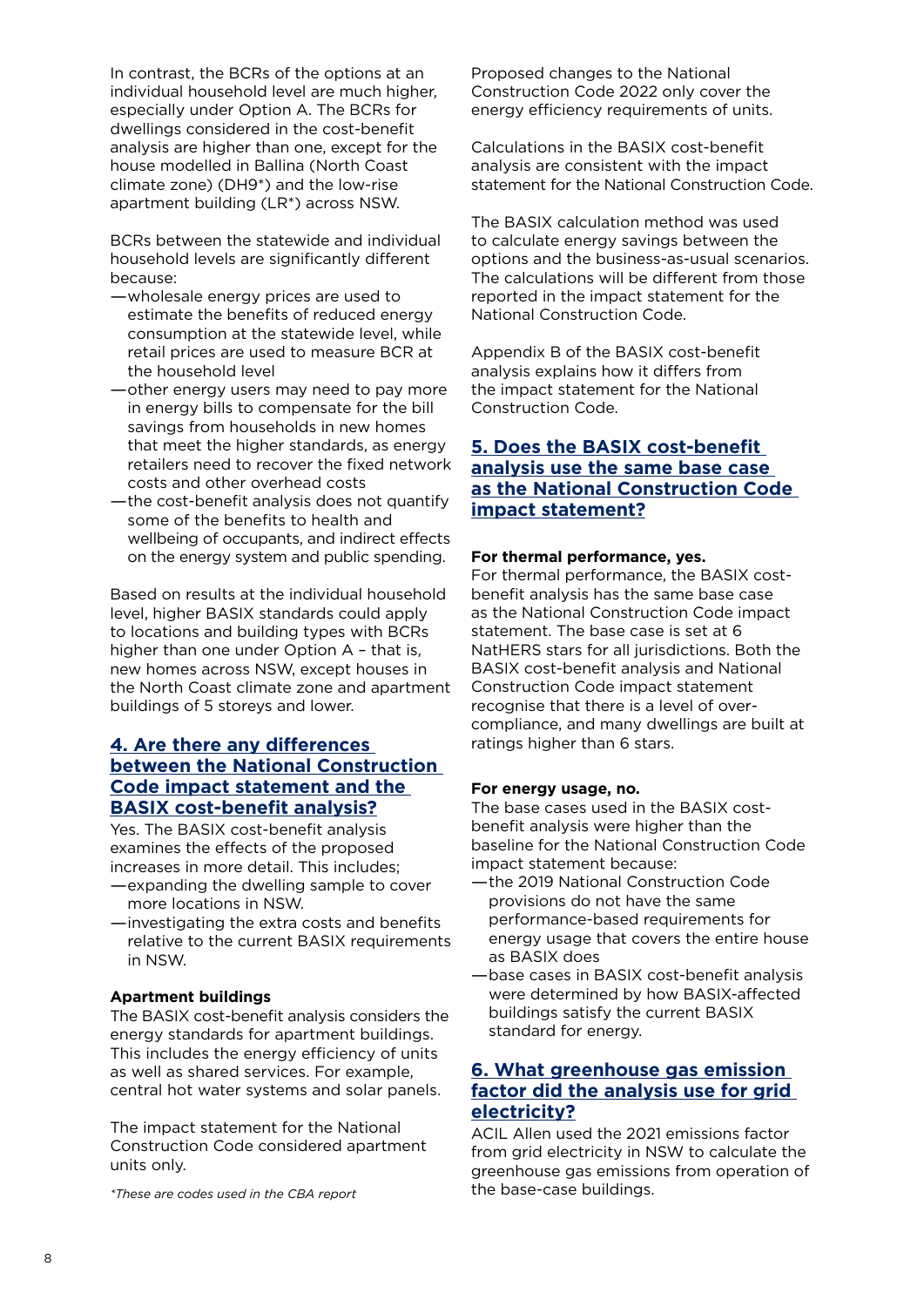They used projected emission factors from 2022 onwards to estimate emissions from the operation of buildings considered under Options A and B.

Emission factor from grid electricity is the amount of greenhouse gas (for its carbon dioxide equivalent, CO2-e) emitted from a unit of electrical energy generated and transmitted through the grid to households.

#### **7. What energy prices did the analysis use?**

Wholesale energy prices were used for the economy-wide modelling of benefits. Retail energy prices were used to model benefits at the household level.

These energy prices were also used in the Consultation Regulation Impact Statement for the National Construction Code.

#### **8. Did the analysis model prices of gas and electricity over time?**

Yes. [ACIL Allen](https://www.planningportal.nsw.gov.au/sites/default/files/documents/2021/BASIX%20NCC%20alignment%20final%20report_font%20changed%28322831.1%29.pdf) modelled the price of gas and electricity going up over time from 2022 to 2061. The forecast prices of gas and electricity generally increase from 2022 to 2040 and remain steady from 2040 to 2061.

#### **9. How do the options in the analysis compare with homes being built in NSW now?**

The comparisons vary for locations across NSW.

For a detached house in Sydney:

- —10% of homes have BASIX energy scores equivalent to Option A or higher
- —15% of homes have BASIX energy scores equivalent to Option B or higher.

For houses in Ballina, however:

- —70% of homes have BASIX energy scores equivalent to Option A or higher
- —All homes achieve BASIX energy scores equivalent to Option B.

#### **10. How do hot water systems and air conditioners in the analysis compare with homes being built in NSW now?**

Approximately 76% of houses in NSW have gas instantaneous hot water systems that meet current BASIX requirements.

The analysis considered that most of the houses would still specify gas instantaneous systems in Options A and B.

Less than 5% of houses in NSW have specified air conditioners with the same efficiency as the 3-star rating. The analysis considered that 3-star air conditioners will be specified in Option A (electric hot water system) and Option B.

The heating and cooling system specifications in Option A (gas hot water system) are typical in houses over-compliant with current BASIX requirements. Around 20% of the houses in Sydney are overcompliant with current BASIX requirements.

#### **11. Does Option B require air conditioners? Homes with good passive design do not necessarily need them.**

A home with good thermal performance has a reduced need for heating in winter and cooling in summer.

We have assumed in the cost-benefit analysis modelling that installing an efficient air conditioner will service the modest heating and cooling needs of a NatHERS 7-star home. Of course, installation of an active heating and cooling system (such as an air conditioner) is a choice for those building a new home. Upfront costs could be reduced by relying on the sun to warm the home in winter, and shading and good air flow to cool in summer.

#### **12. Did the analysis consider how the extra costs might be offset, such as choosing to build smaller houses?**

The extra upfront cost of meeting the proposed BASIX standards has little effect on disposable income when factored into the average mortgage over 25 years. This is because a small increase in monthly mortgage payments is offset by energy bill savings.

A smaller build would reduce both the upfront cost of construction and energy bills because less energy would be required to heat and cool the home.